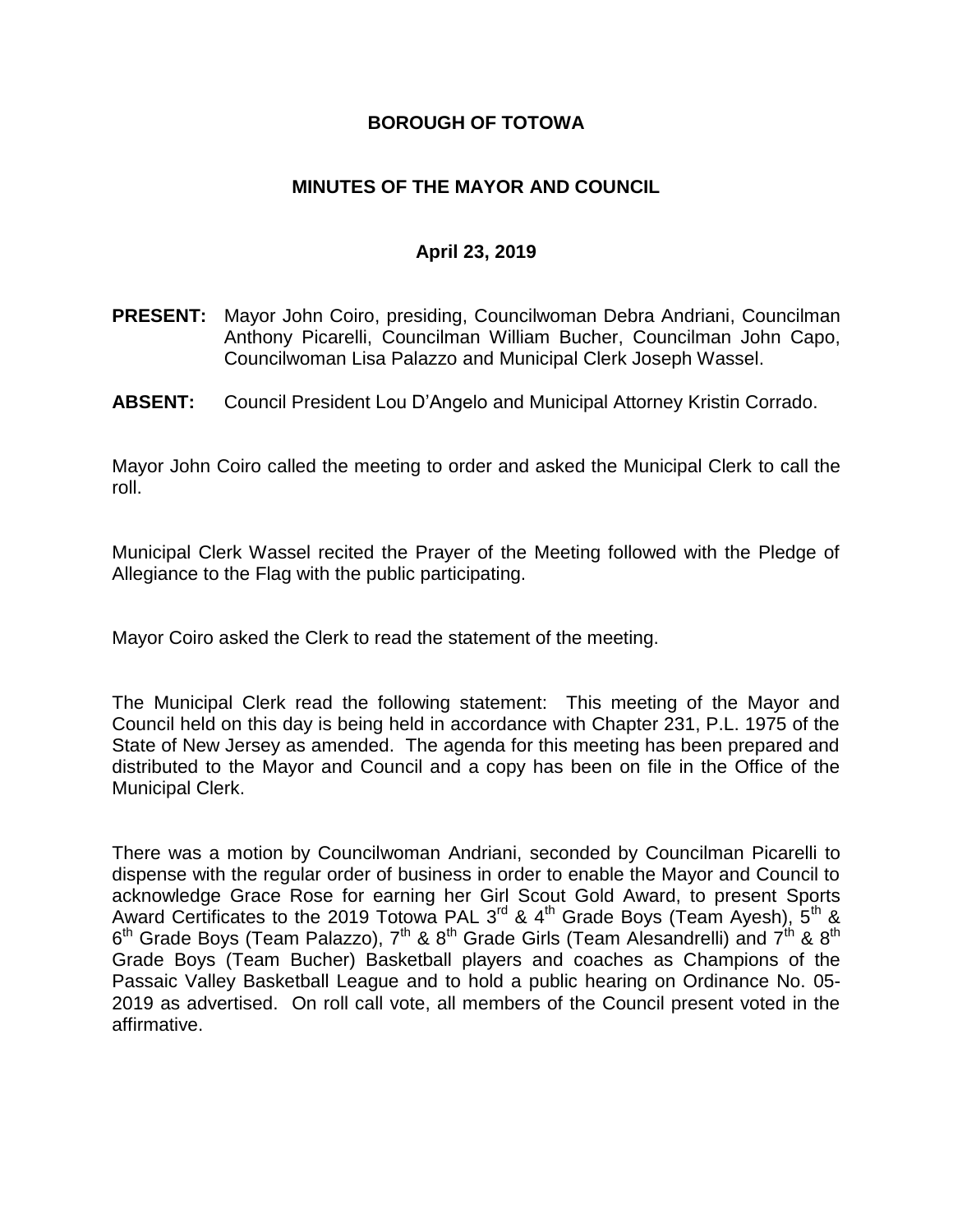Mayor Coiro asked Grace to join him in front of the dais and then told the audience that we planned this to have Grace recognized at the same meeting with our different athletic teams so we would have a bigger crowd of people. Mayor Coiro then asked Grace to explain to everyone in attendance why she chose her topic to earn her Gold Award. Grace explained that she chose her topic because she really felt it in her heart and said there are just so many different things that you can do with Human Trafficking. Mayor Coiro read some excerpts from and then presented the following proclamation to Grace.

# PROCLAMATION IN HONOR OF GRACE ROSE

WHEREAS, Grace Rose has been a Girl Scout with Troop No. 70115 since 2008; and

WHEREAS, Grace Rose first learned about Human Trafficking at her church, High Mountain Church of the Nazarene, in North Haledon and along with her twin sister Gabby and best friend, Gioia Gaeta, decided to focus on survivors of Human Trafficking for their Girl Scout Silver Award; and

WHEREAS, Grace Rose with the help of fellow Girl Scouts, her family and friends collected clothing, hygiene essentials and international phone cards to be distributed to women in safe homes; and

WHEREAS, many of the survivors were lured away from their homes in other countries with the promise of employment and do not have the means to return home so the international phone cards were greatly appreciated because they give the survivors the opportunity to connect with family members; and

WHEREAS, the plight of the survivors stayed with Grace through most of high school and she decided that her Girl Scout Gold Award should focus on education and awareness of Human Trafficking; and

WHEREAS, Grace Rose, with the help of her family, was able to commit and devote her time to this worthy project and the ideals of scouting while attending Passaic Valley High School where she was is a Senior; and

WHEREAS, Grace Rose's participation and service to the community have fulfilled the requirements of leadership, community service, career planning and personal development leading to the Gold Award, which is a nationally recognized award and the highest achievement in Girl Scouting.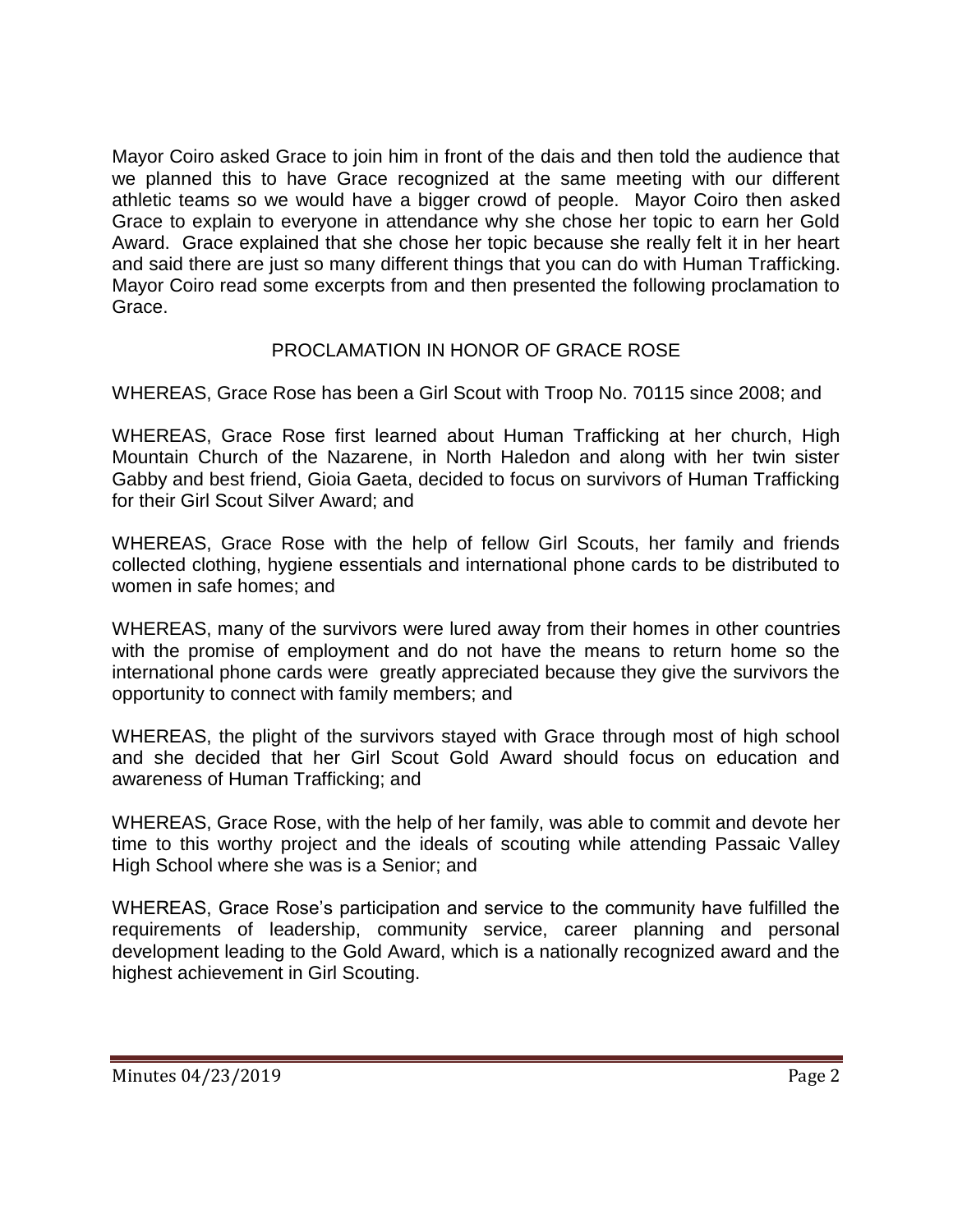NOW, THEREFORE, BE IT PROCLAIMED, by the Mayor and Council of the Borough of Totowa, County of Passaic and State of New Jersey, that special recognition be given to Grace Rose for achieving the Gold Award.

BE IT FURTHER PROCLAIMED, that this Proclamation be made a part of the permanent records of the Borough of Totowa and that a copy of said Proclamation be presented to Grace Rose and her family.

Mayor Coiro then announced that it is always one of our favorite times when we can honor and celebrate our Totowa teams when they defeat another town's team. Said that we would like to recognize and acknowledge our youth for representing Totowa so well and congratulated them all.

Mayor Coiro started by announcing the names of the coaches and players on Team Ayesh.

Mayor Coiro continued by calling up Team Palazzo Coaches Dan Palazzo and Bill Bucher, who gave a synopsis of the season, said they went undefeated and had a great bunch of players. Mayor Coiro called up each player and presented them with a Sports Award Certificate.

Mayor Coiro then called up Team Alesandrelli Coaches Chad Alesandrelli and Daniella Sole, who gave an overview of their season, said they finished with an 8-1-1 record, mentioned that every girl scored and they beat Woodland Park in the finals. Mayor Coiro then continued by calling up each player and presenting them with a Sports Award Certificate.

Mayor Coiro next called up Team Bucher Coaches Bill Bucher, Dylan Mulroony and Joe Tommasi, who gave the synopsis of their season, said they finished 8-2 and they got better each week and that they also beat Woodland Park in the finals. Mayor Coiro concluded by calling up each player and presenting them with a Sports Award Certificate.

Mayor Coiro announced that we would take a short recess. Pictures were taken.

Municipal Clerk Wassel announced that Ordinance No. 05-2019 has been advertised for public hearing for Tuesday, April 23, 2019.

Municipal Clerk Wassel read the legal notice and the title of Ordinance No. 05-2019.

Minutes 04/23/2019 **Page 3**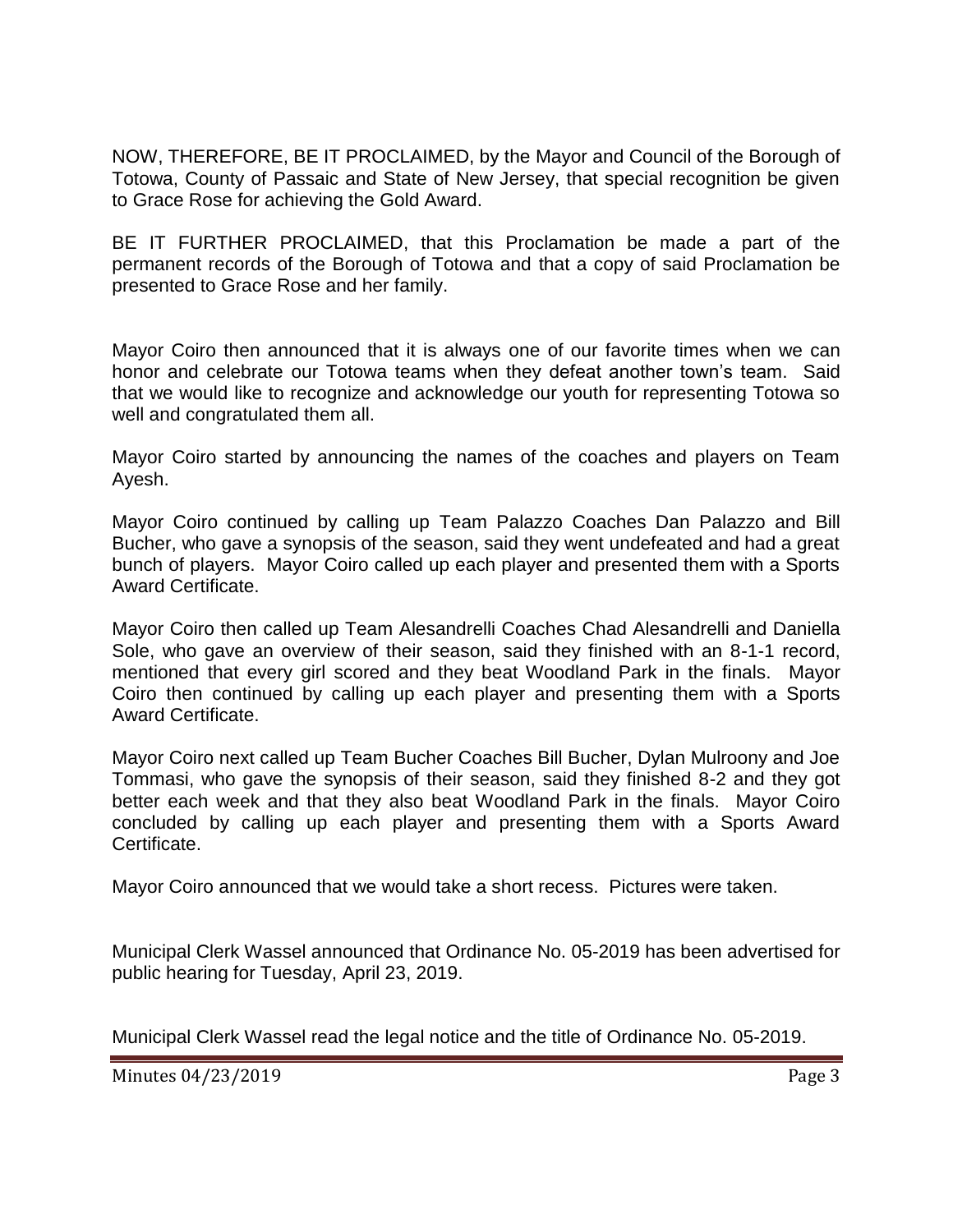There was a motion by Councilwoman Andriani, seconded by Councilman Picarelli to open the public hearing. On roll call vote, all members of the Council present voted in the affirmative.

Mayor Coiro asked if any citizens wished to be heard on Ordinance No. 05-2019.

CITIZENS HEARD:

There were no citizens who wished to be heard.

There was a motion by Councilwoman Andriani, seconded by Councilman Picarelli to close the public hearing. On roll call vote, all members of the Council present voted in the affirmative.

Municipal Clerk Wassel read Ordinance No. 05-2019 by title:

# **ORDINANCE NO. 05-2019**

### **CALENDAR YEAR 2019 ORDINANCE TO EXCEED THE MUNICIPAL BUDGET APPROPRIATION LIMITS AND TO ESTABLISH A CAP BANK (N.J.S.A. 40A:4-45.14)**

There was a motion by Councilwoman Andriani, seconded by Councilman Picarelli to adopt Ordinance No. 05-2019 on second and final reading. On roll call vote, all members of the Council present voted in the affirmative.

There was a motion by Councilwoman Andriani, seconded by Councilman Picarelli to revert to the regular order of business. On roll call vote, all members of the Council present voted in the affirmative.

Mayor Coiro asked if any members of the Council, the Municipal Clerk or the Municipal Attorney wished to address the Council.

Councilwoman Andriani: 1) Congratulated Councilman Picarelli on his upcoming wedding; 2) Said on Saturday, April 27<sup>th</sup> we will have our annual Borough Wide Garage Sale.

Minutes 04/23/2019 Page 4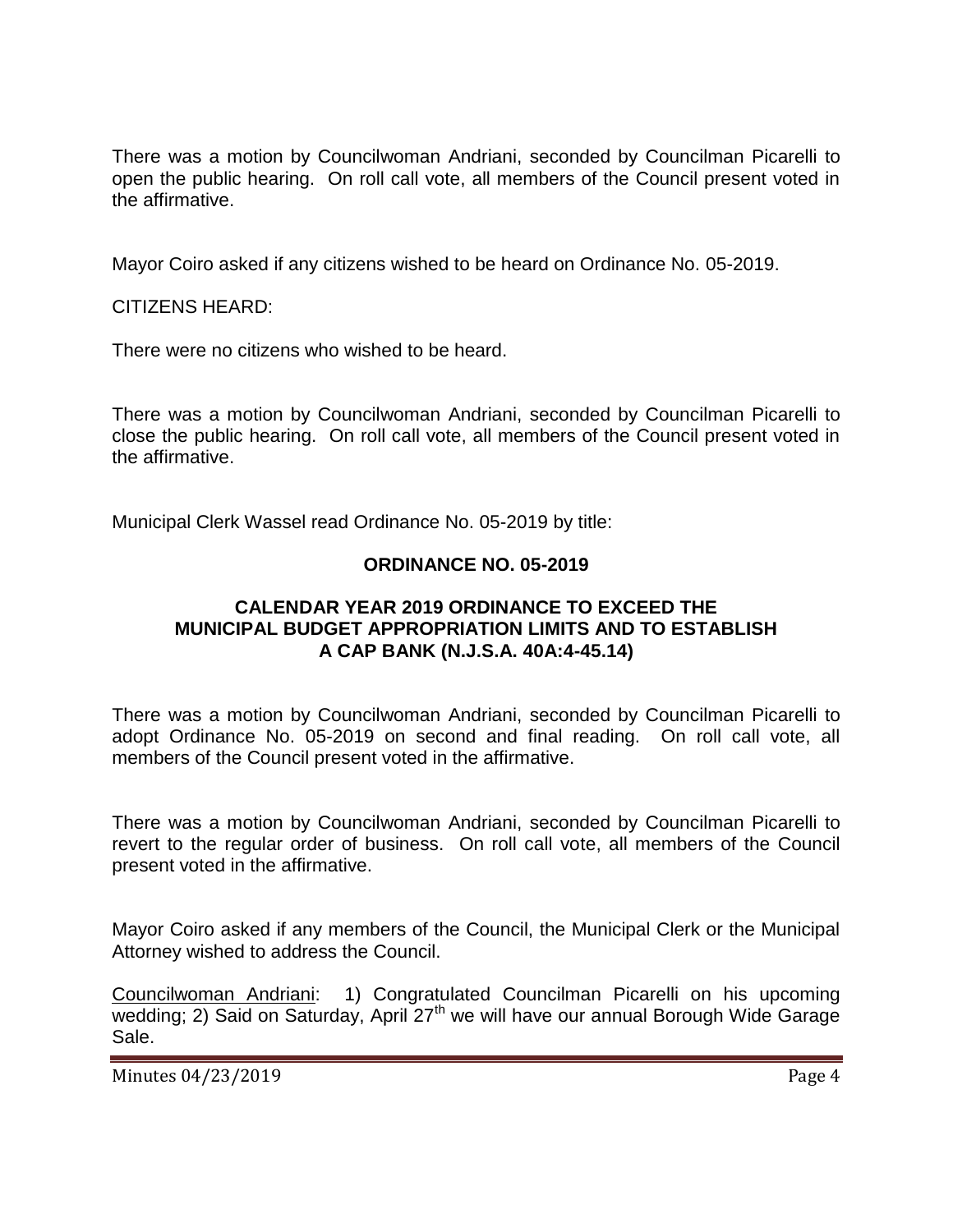CITIZENS HEARD:

There were no citizens who wished to be heard.

There was a motion by Councilwoman Andriani, seconded by Councilman Picarelli to approve the Minutes of the Mayor and Council for the meeting of April 9, 2019. On roll call vote, all members of the Council present voted in the affirmative.

COMMITTEE ON FINANCE:

There was a motion by Councilman Picarelli, seconded by Councilman Capo to approve Resolution No. 2019-10 for the payment of bills. On roll call vote, all members of the Council present voted in the affirmative.

There was a motion by Councilman Picarelli, seconded by Councilman Capo to adopt the following Resolution Authorizing The Mayor To Sign The Certification To Comply With The Requirements Set Forth In N.J.A.C. 7:26A-11. On roll call vote, all members of the Council present voted in the affirmative.

# RESOLUTION NO. 58-2019

WHEREAS, the Clean Communities and Recycling Act of 1981 created the Municipal Tonnage Grant (MTG) program, whereby municipalities could receive a grant for the amount of materials documented as being recycled during the previous calendar year; and

WHEREAS, in 1987, the New Jersey Statewide Mandatory Source Separation and Recycling Act, specifically N.J.S.A. 13:1E-99.16, mandated the governing body of each municipality to submit an annual Recycling Tonnage Report summarizing the amount of material recycled during the previous calendar year; and

WHEREAS, in January 2008, the Recycling Enhancement Act (REA), N.J.S.A. 13:1E-96, specifically P.L. 2007, c. 311, reestablished funding for local recycling programs through a tax of \$3.00 per ton on all solid waste accepted for disposal or transfer at solid waste facilities in New Jersey except those designed exclusively to transport waste by railroad (N.J.S.A. 13:1E-96.5); and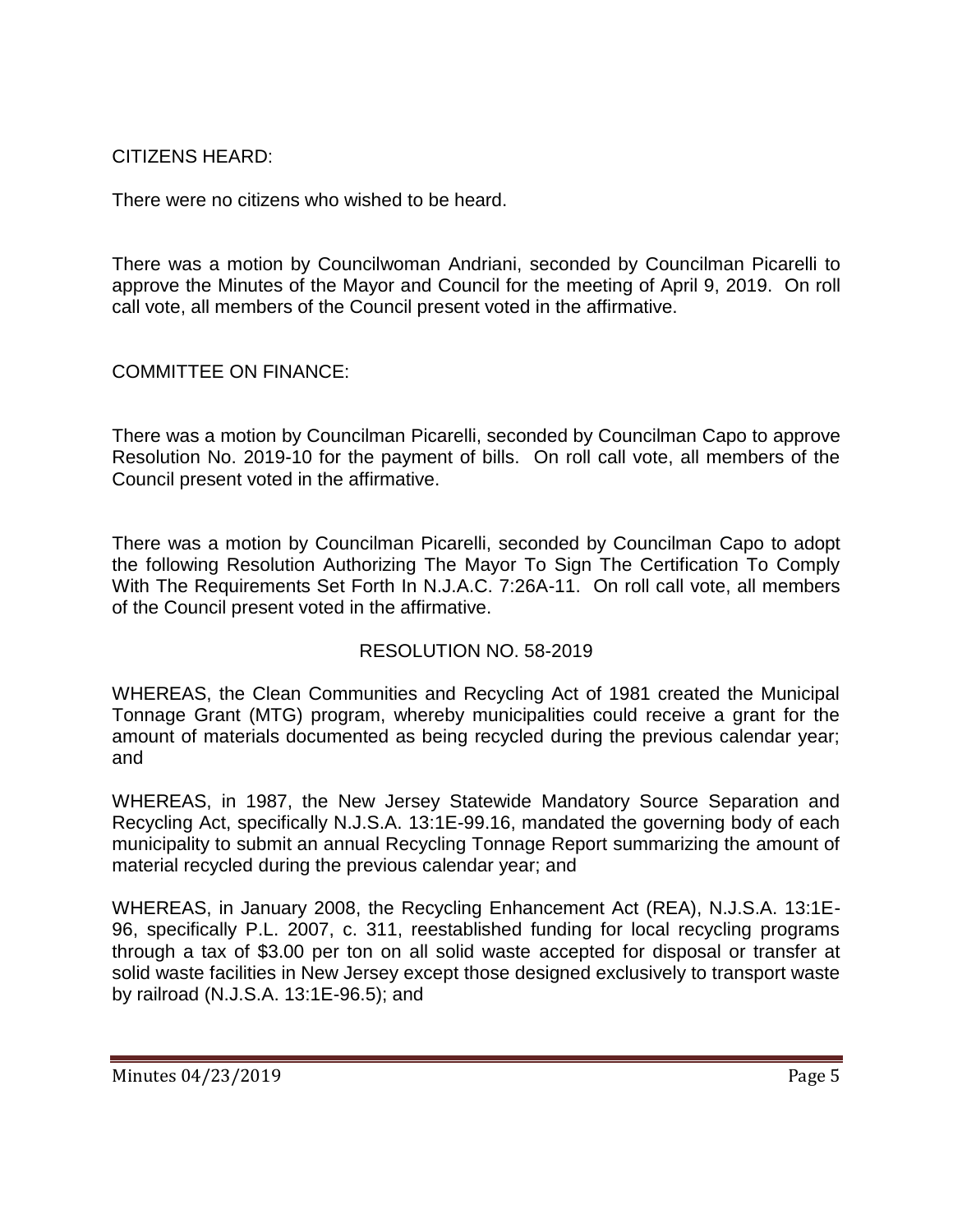WHEREAS, the REA requires that a Certified Recycling Coordinator (CRC-sometimes referred to as a Certified Recycling Professional-CRP) certify recycling tonnage reports, specifies that grants received may only be expended on recycling (N.J.S.A. 13:1E-96(b)1) and that the amount of grant monies received by the municipality shall not be less than the annual amount of recycling tax paid by the municipality (N.J.S.A. 13:1E-96(b)1); and

WHEREAS, pursuant to N.J.S.A. 13:1E-96a, the Department of Environmental Protection (DEP), Division of Solid and Hazardous Waste (DSHW) administers the MTG program; and

WHEREAS, the DEP implemented several changes to the program beginning with the 2017 MTG application, and whereby now a complete 2018 MTG application consists of: a 2018 Recycling Tonnage Report; an Expenditure Report for 2015 MTG funds; a statement that the municipality complied in calendar year 2018 with the Standards for Municipalities and intends to comply with same in calendar year 2019; a statement that the Municipal Recycling Coordinator (MRC) intends to attend at least one County sponsored recycling meeting during calendar year 2019; and a statement that the MRC intends to visit/tour at least one Class A recycling center during calendar year 2019.

NOW, THEREFORE, BE IT RESOLVED, that the Municipal Council of the Borough of Totowa, County of Passaic, New Jersey does hereby authorize Mayor John Coiro to sign the Certification of Compliance (N.J.A.C. 7:26A-11 "Standards for Municipalities").

COMMITTEE ON PUBLIC SAFETY:

A letter was received from Riverview Park Fire Company #3 requesting permission to take Engine 973 to attend a Wetdown in Fair Lawn on Saturday, June 22, 2019 from 1:00 – 5:00 p.m. There was a motion by Councilman Capo, seconded by Councilman Bucher to grant permission. On roll call vote, all members of the Council present voted in the affirmative.

COMMITTEE ON PUBLIC WORKS:

There was no report.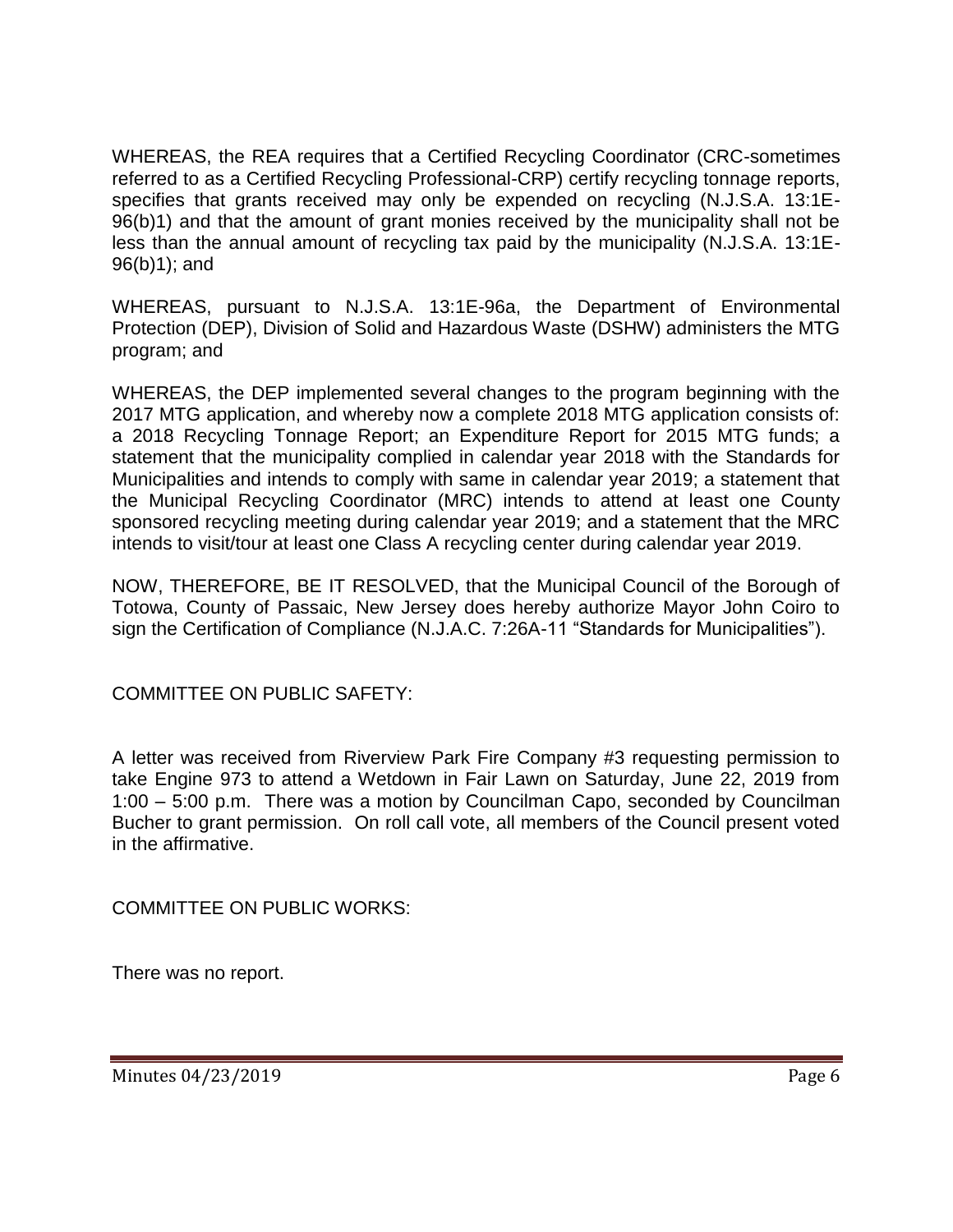# COMMITTEE ON ENGINEERING & PUBLIC PROPERTY:

There was no report.

# COMMITTEE ON LIAISON & INSPECTION:

There was a motion by Councilwoman Andriani, seconded by Councilman Bucher to accept the following bids for the Municipal Pool Rehabilitation Skimmer Replacement. On roll call vote, all members of the Council present voted in the affirmative.

| Company                                     | Base Bid     | Base & Alt. A1&A2 Base & Alt. A3 |              |
|---------------------------------------------|--------------|----------------------------------|--------------|
| All State Technology<br>Oak Ridge, NJ 07438 | \$106,675.00 | \$222,175.00                     | \$216,675.00 |

Upon the recommendation of the Committee, there was a motion by Councilwoman Andriani, seconded by Councilman Bucher to adopt the following resolution to reject the bid for the Municipal Pool Rehabilitation Skimmer Replacement. On roll call vote, all members of the Council present voted in the affirmative.

#### RESOLUTION NO. 59-2019

### RESOLUTION REJECTING THE LONE BID FOR THE MUNICIPAL POOL REHABILITATION SKIMMER REPLACEMENT

WHEREAS, the Borough of Totowa Department of Public Works ("DPW") Superintendent has recommended that some repairs be made to the Municipal Swimming Pool Skimmer System including but not limited to reinstallation of skimmer boxes and skimmer lines and installation of a new header control pipe; and

WHEREAS, by Resolution No. 39-2019 dated February 12, 2019, the Mayor and Council of the Borough of Totowa authorized Richard A. Alaimo Engineering Associates to provide design services, prepare bid documents, assist in the bidding process and provide construction supervision of this Municipal Pool Rehabilitation Project; and

WHEREAS, the Mayor and Council of the Borough of Totowa did advertise for receipt of sealed bids in accordance with the specifications entitled "Borough of Totowa, Municipal Pool Rehabilitation Skimmer Replacement, Contract No. 2019-1"; and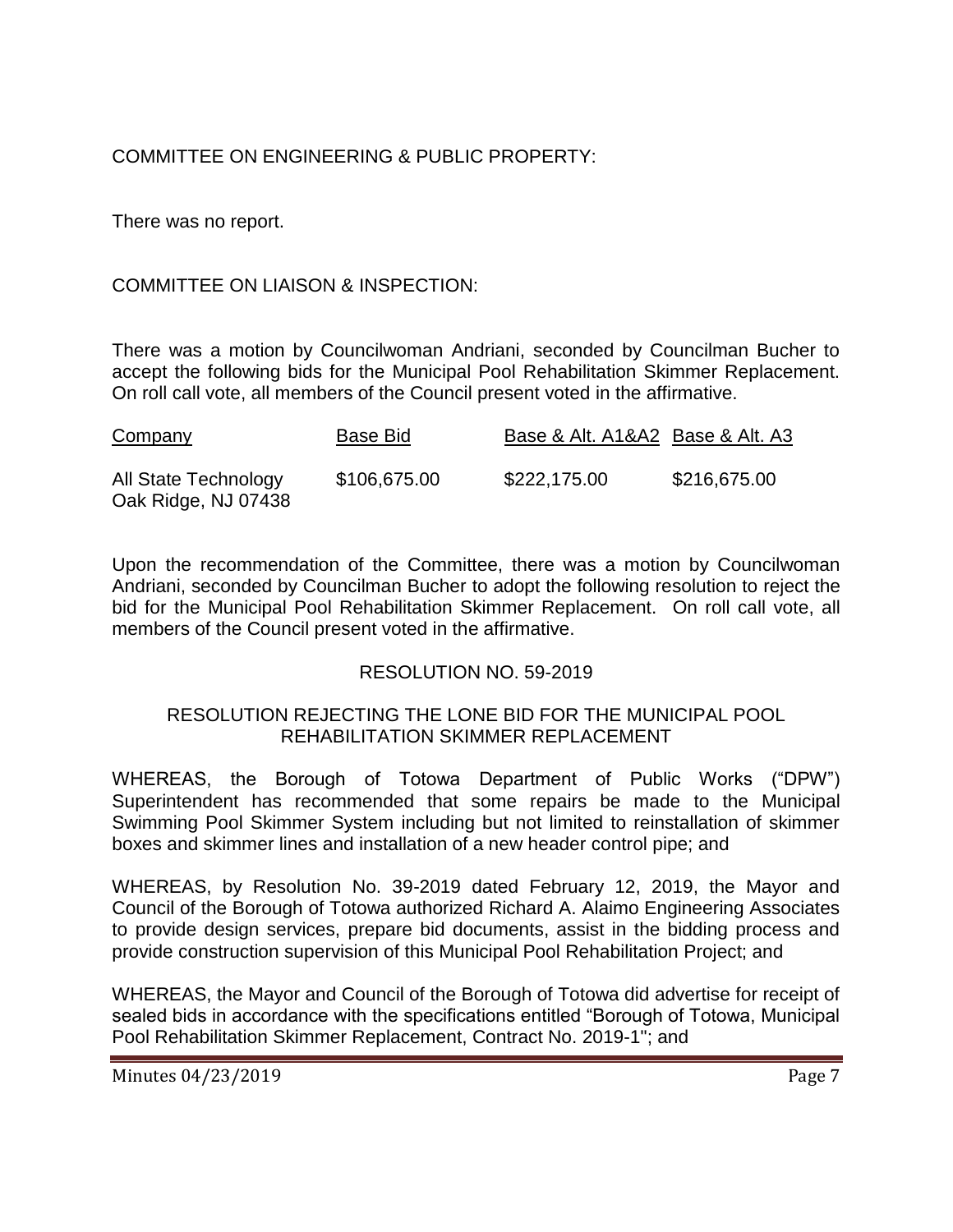WHEREAS, the Borough of Totowa did receive sealed bids at its Municipal Building on April 23, 2019; and

WHEREAS, the lone bid was submitted by All State Technology, Inc., 10 Lark Lane, Oak Ridge, New Jersey 07438 in the amount of \$216,675.00, a copy of which is on file in the office of the Borough of Totowa Municipal Clerk; and

WHEREAS, the Borough of Totowa Municipal Engineer has advised the bid submitted in the amount of \$216,675.00 is 73.01% over the project estimate; and

WHEREAS, the Mayor and Council desire to reject the lone bid received for the Borough of Totowa Municipal Pool Rehabilitation Skimmer Replacement.

NOW, THEREFORE, BE IT RESOLVED, that the Mayor and Council of the Borough of Totowa do hereby reject the lone bid received for the Municipal Pool Rehabilitation Skimmer Replacement.

There was a motion by Councilwoman Andriani, seconded by Councilman Bucher to adopt the following Resolution Fixing The Fee Schedule For The Totowa Municipal Swimming Pool For 2019. On roll call vote, all members of the Council present voted in the affirmative.

# RESOLUTION NO. 60-2019

#### RESOLUTION FIXING THE FEE SCHEDULE FOR THE TOTOWA MUNICIPAL SWIMMING POOL FOR 2019

WHEREAS, the Mayor and Council of the Borough of Totowa pursuant to the Code of the Borough of Totowa, Chapter 367 entitled "Swimming Pools", Article I, "Municipal Pool" and any amendments thereto, is authorized to annually establish the "fees" for the Totowa Municipal Swimming Pool; and

WHEREAS, the Mayor and Council of the Borough of Totowa after conferring with the Board of Recreation and for good cause shown has approved the following 2019 Fee schedule for the Totowa Swimming Pool, to wit:

#### 2019 Fee Schedule

# ENTIRE WEEKNIGHTS (FROM 5 PM)/ SEASON WEEKENDS/HOLIDAYS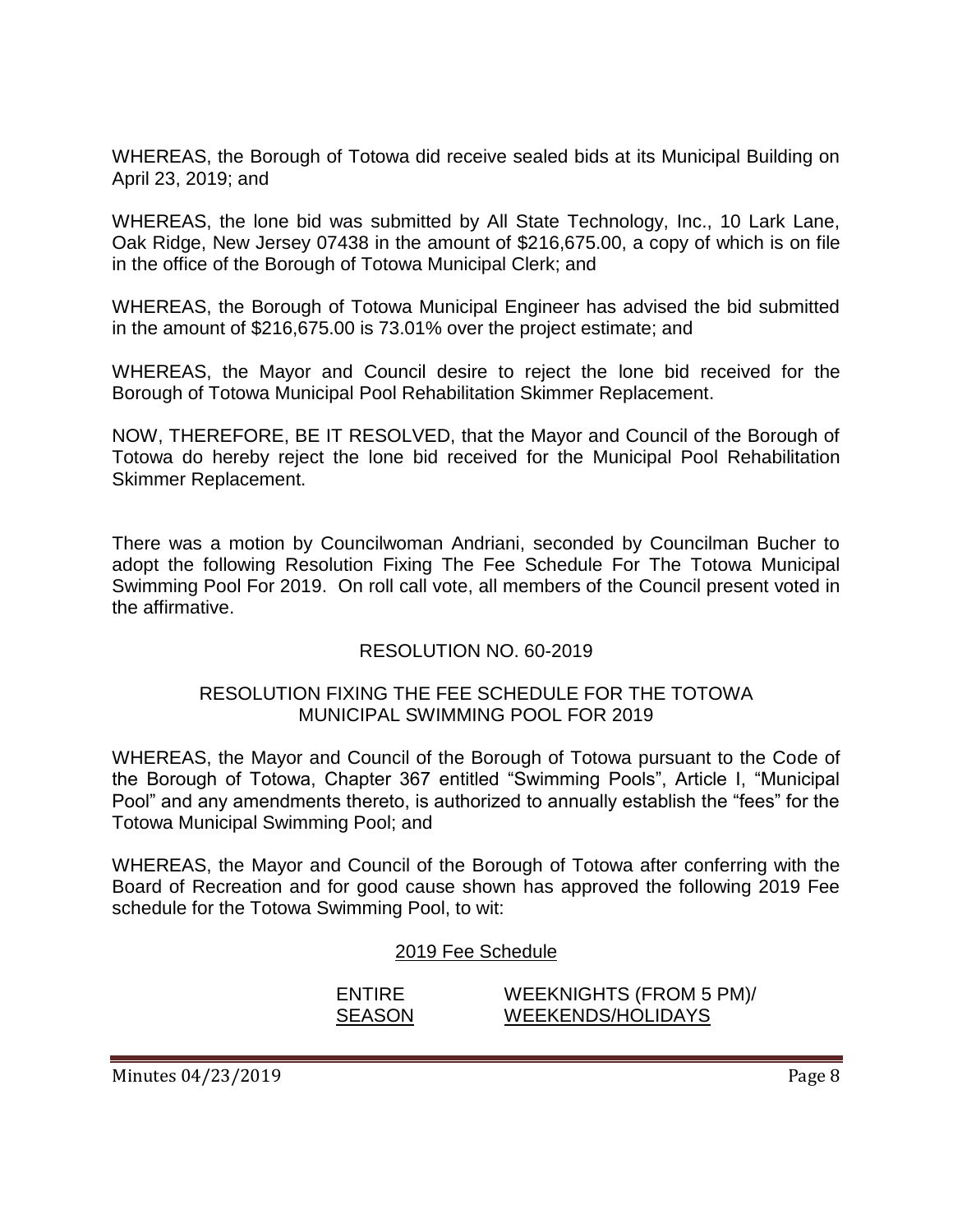| <b>FAMILY</b>                               | \$495.00 | \$360.00 |
|---------------------------------------------|----------|----------|
| <b>SENIOR CITIZEN</b><br>(Age 62* or older) | \$100.00 | \$75.00  |
| <b>SINGLE</b><br>$(Age 18* or older)$       | \$295.00 | \$220.00 |
| <b>CHILDREN</b><br>$(Ages 4-17**)$          | \$105.00 | \$80.00  |

\* Age at time of registration. \*\* Must be purchased with any other package.

Family is defined as an adult couple or 1 or 2 legal guardians plus unmarried children under 21 as of 5/22/19 or under 26 as of 5/22/19 and a full time student who resides in the same residence.

A \$100.00 discount will be applied to the entire season rate for families who register for the pool and also register their children for Summer Camp with the Borough of Totowa Board of Recreation Camp. (Camp receipt must be shown when registering for the 2019 Pool Season in order for the discount to be applied.)

WHEREAS, the Mayor and Council of the Borough of Totowa after conferring with the Board of Recreation and for good cause has also approved the following half-price rates for volunteers of the Borough of Totowa Fire Department and First Aid Squad; to wit:

|                                                                          | 2019 Fee Schedule For Volunteers |                                                     |  |
|--------------------------------------------------------------------------|----------------------------------|-----------------------------------------------------|--|
|                                                                          | <b>ENTIRE</b><br><b>SEASON</b>   | WEEKNIGHTS (FROM 5 PM)/<br><b>WEEKENDS/HOLIDAYS</b> |  |
| <b>FAMILY</b><br><b>SENIOR CITIZEN</b><br>(Age 62 <sup>*</sup> or Older) | \$250.00<br>\$50.00              | \$185.00<br>\$40.00                                 |  |
| <b>SINGLE</b><br>(Age 18 <sup>*</sup> or Older)                          | \$150.00                         | \$110.00                                            |  |
| <b>CHILDREN</b><br>(Ages 4-17**)                                         | \$55.00                          | \$45.00                                             |  |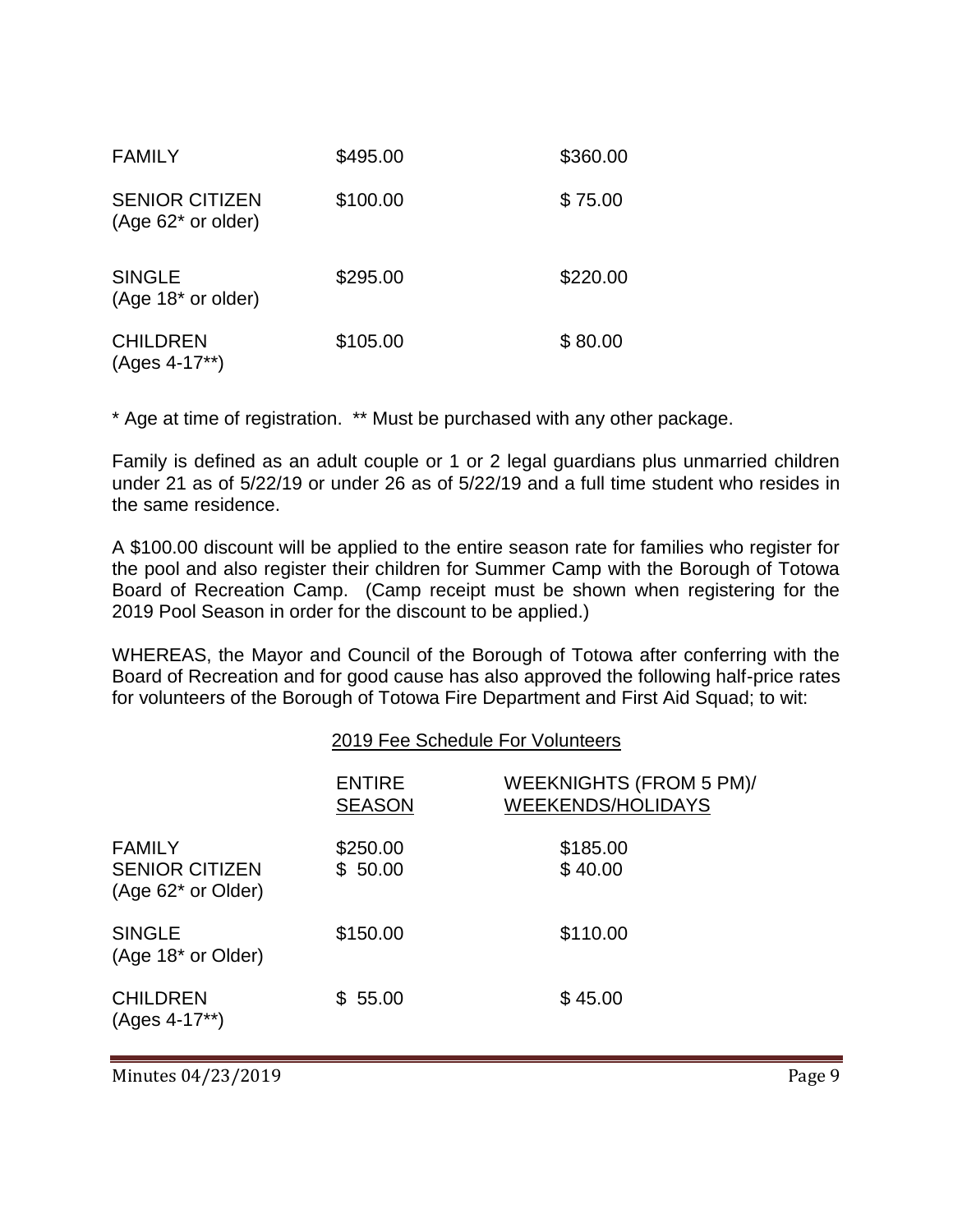\* Age at time of registration. \*\* Must be purchased with any other package.

\*\*There will be a \$40.00 late fee for anyone registering after May 22, 2019. Refunds will not be given once the pool has opened for the season.

| Guest Fees-                                 |         |
|---------------------------------------------|---------|
| Under 4 Years of Age as of June 1st         | Free    |
| Age 4 and $up$ – Per Person                 | \$10.00 |
| 5 Pass Books Purchased on Registration Days | \$40.00 |

In addition to the fees established above, the following fees shall be put into effect for 2019 for special events:

| <b>Totowa Members</b>              | \$100.00           |
|------------------------------------|--------------------|
| (Plus \$5.00 for each non-member)  |                    |
| <b>Totowa Non-Members</b>          | \$150.00           |
| (Plus \$5.00 for every non-member) |                    |
| <b>Special Events</b>              | $$5.00$ per person |

NOW, THEREFORE, BE IT RESOLVED, that the Mayor and Council of the Borough of Totowa has adopted the aforementioned Fee Schedule for the Totowa Swimming Pool for 2019.

There was a motion by Councilwoman Andriani, seconded by Councilman Bucher to adopt the following Resolution Fixing The Fee Schedule For The Totowa Board Of Recreation Summer Camp For 2019. On roll call vote, all members of the Council present voted in the affirmative.

# RESOLUTION NO. 61-2019

#### RESOLUTION FIXING THE FEE SCHEDULE FOR THE TOTOWA BOARD OF RECREATION SUMMER CAMP FOR 2019

WHEREAS, the Borough of Totowa Board of Recreation hosts an annual summer camp for the youth of the community; and

WHEREAS, the camp season for 2019 will run from Monday, June 24, 2019 through Friday, August 2, 2019; and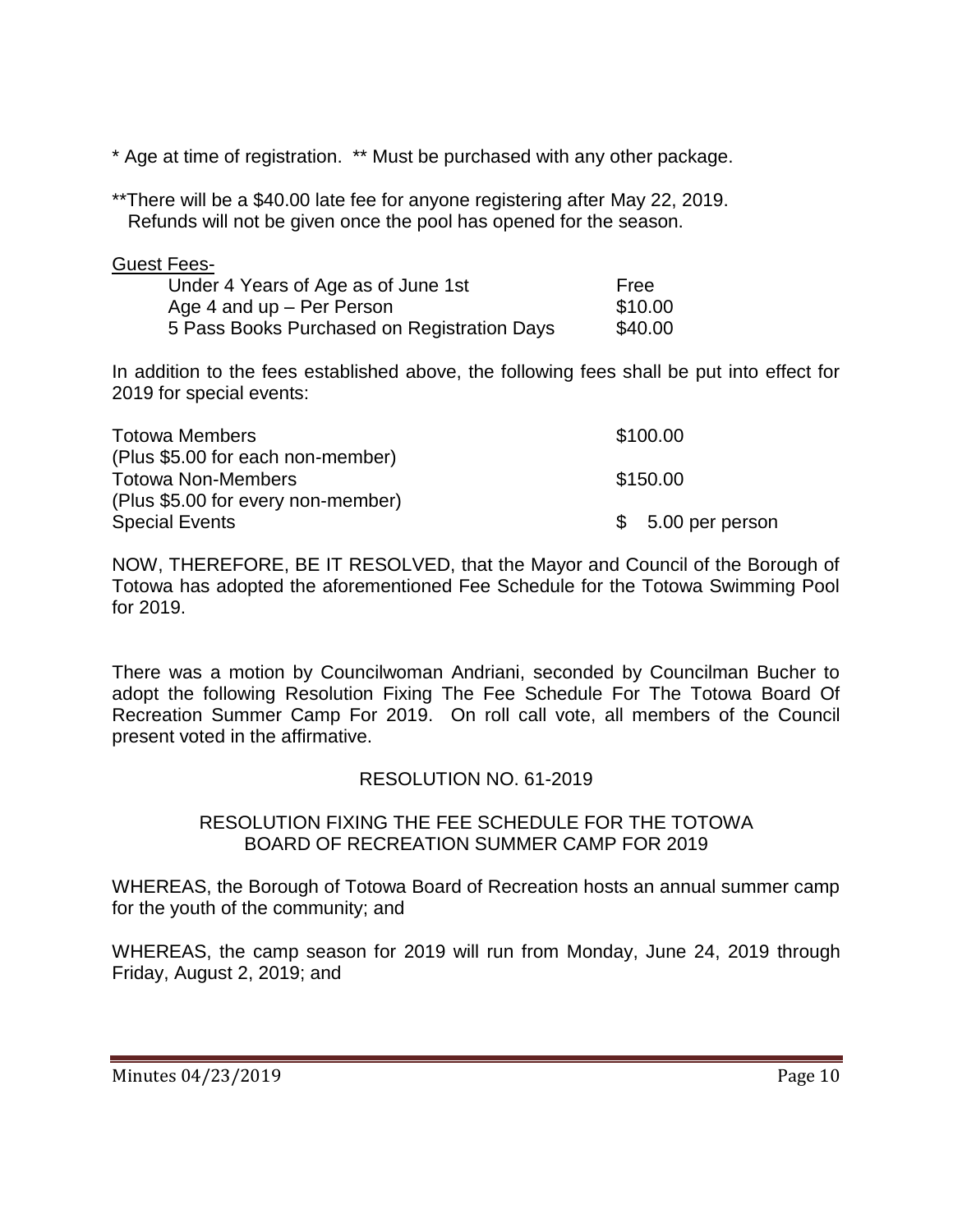WHEREAS, the Mayor and Council of the Borough of Totowa after conferring with the Board of Recreation and for good cause shown has approved the following 2019 Fee schedule for the Board of Recreation Summer Camp, to wit:

### 2019 Fee Schedule

| One Child              | \$235.00           |
|------------------------|--------------------|
| <b>Two Children</b>    | \$430.00           |
| Three or More Children | \$535.00           |
| Late Registration Fee  | \$ 10.00 per child |

NOW, THEREFORE, BE IT RESOLVED, that the Mayor and Council of the Borough of Totowa has adopted the aforementioned Fee Schedule for the Board of Recreation Summer Camp for 2019.

There was a motion by Councilwoman Andriani, seconded by Councilman Bucher to adopt the following Proclamation To Celebrate Arbor Day. On roll call vote, all members of the Council present voted in the affirmative.

# PROCLAMATION TO CELEBRATE ARBOR DAY

WHEREAS, in 1872, J. Sterling Morton proposed to the Nebraska Board of Agriculture that a special day be set aside for the planting of trees; and

WHEREAS, this holiday, called Arbor Day, was first observed with the planting of more than a million trees in Nebraska; and

WHEREAS, Arbor Day is now observed throughout the nation and the world, and is celebrated in New Jersey on the last Friday in April; and

WHEREAS, trees can reduce the erosion of our precious topsoil by wind and water, cut heating and cooling costs, moderate the temperature, clean the air, produce life-giving oxygen, and provide habitat for wildlife; and

WHEREAS, trees are a renewable resource giving us paper, wood for our homes, fuel for our fires and countless other wood products; and

WHEREAS, trees in our Borough increase property values, enhance the economic vitality of business areas, and beautify our community; and